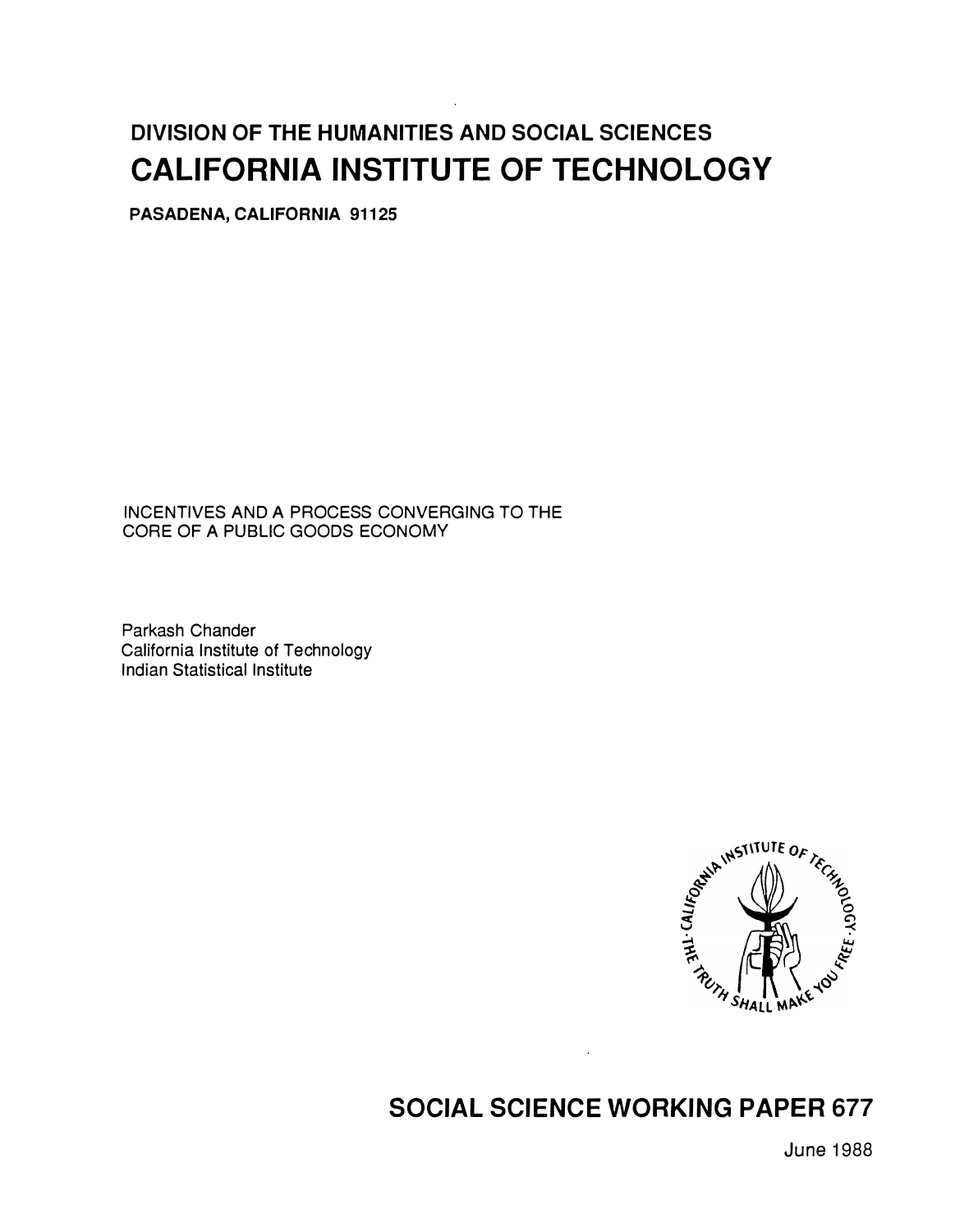## INCENTIVES AND A PROCESS CONVERGING TO THE CORE OF A PUBLIC GOODS ECONOMY

Parkash Chander

## ABSTRACT

The paper considers economies involving one public good, one private good, and constant returns to scale. It is shown that the process proposed earlier in Chander (1983, 1987a, and 1987b) always converges to an allocation which is in the core of the economy. This is then interpreted as an incentive property of the process and it is shown that there exists no process which always converges to the core and in which truthtelling constitutes a dominance equilibrium of the 'local incentive game'.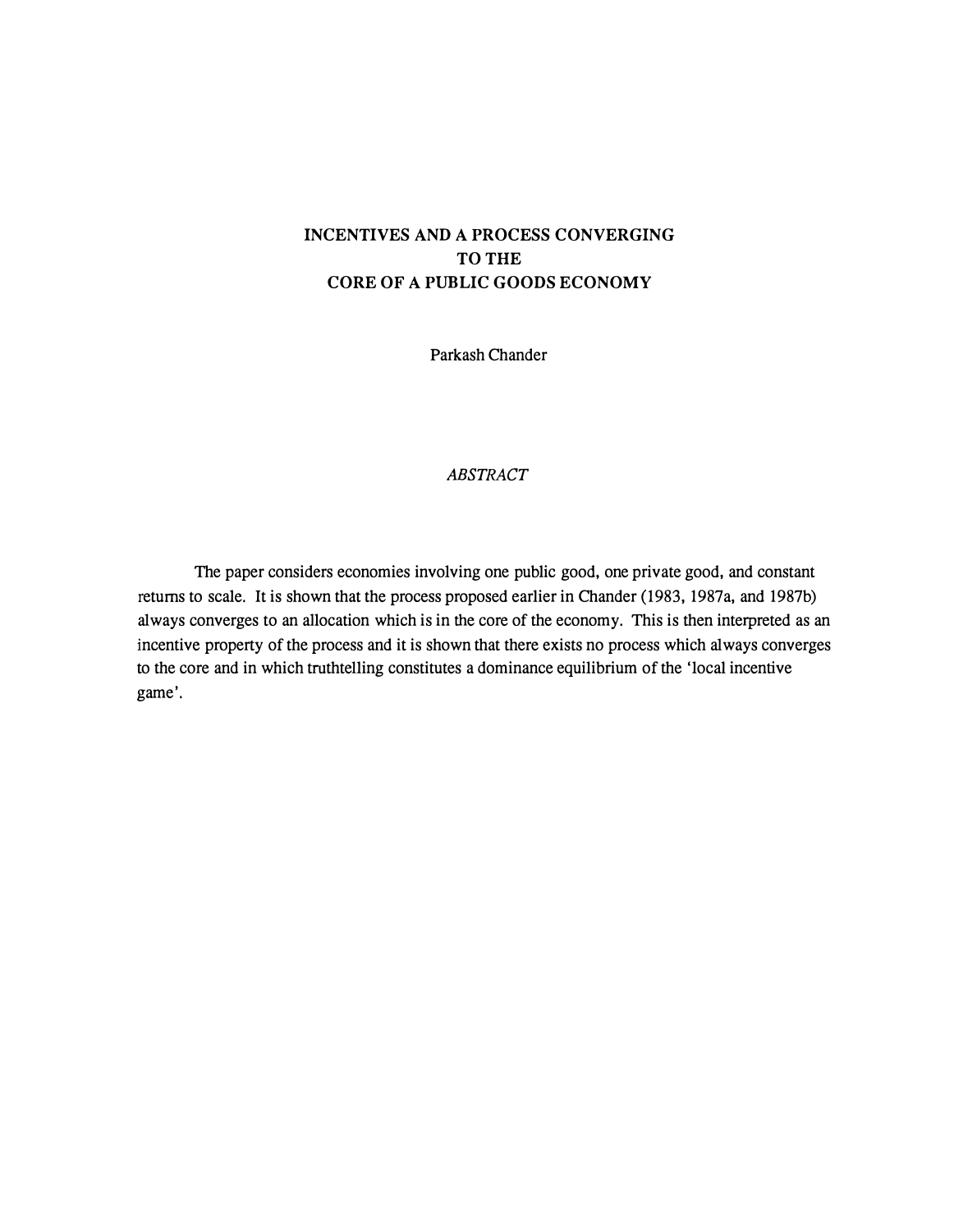## INCENTIVES AND A PROCESS CONVERGING TO THE CORE OF A PUBLIC GOODS ECONOMY

Parkash Chander\*

#### I. INTRODUCTION

A major concern of economic theory is the problem of choosing from among the set of all feasible alternatives those which are acceptable in some sense to every agent or every subset of agents. An often used tool of analysis in this regard is the theory of  $n$ -person cooperative games and the associated solution concept of a core. Though the path breaking work of H. Scarf established sufficient conditions for the non-emptiness of the core of an economy independently of the descriptive concept of a competitive equilibrium, the dynamic approaches to the core continue to be confined to only the competitive process that under certain conditions can be shown to converge to some particular allocations in the core. This is perhaps because the core as a solution concept involves the unrealistic assumption of complete infonnation. Whereas the competitive process allows privacy or dispersion of infonnation.

The case of economies with public goods, however, appears to be even more difficult because the competitive process can no longer be shown to lead to an efficient solution and there is no other informationally decentralized process available that converges to the core. The informational and computational requirements of achieving core allocations in economies with public goods therefore seem to be far beyond any accessibility.

Chander (1983, 1987a, and 1987b) propose a dynamic process for economies involving one public and one private good and constant returns to scale which exhibits a continuous path of feasible reallocations of commodities that converges from the initial endowments to an individually rational and Pareto optimal allocation. The process is informationally decentralized in the sense that only local information concerning the marginal rates of substitution of the agents is required. The process is also unbiased in the sense that any Pareto optimal allocation can be realized by a suitable redistribution of the initial endowments.

<sup>\*</sup> California Institute of Technology and Indian Statistical Institute

I would like to thank Jacques Dreze and Henry Tulkens for their helpful suggestions. Thanks are also due to Jean-Jacques Laffont for his comments. I have also benefited from a presentation at the Caltech Workshop.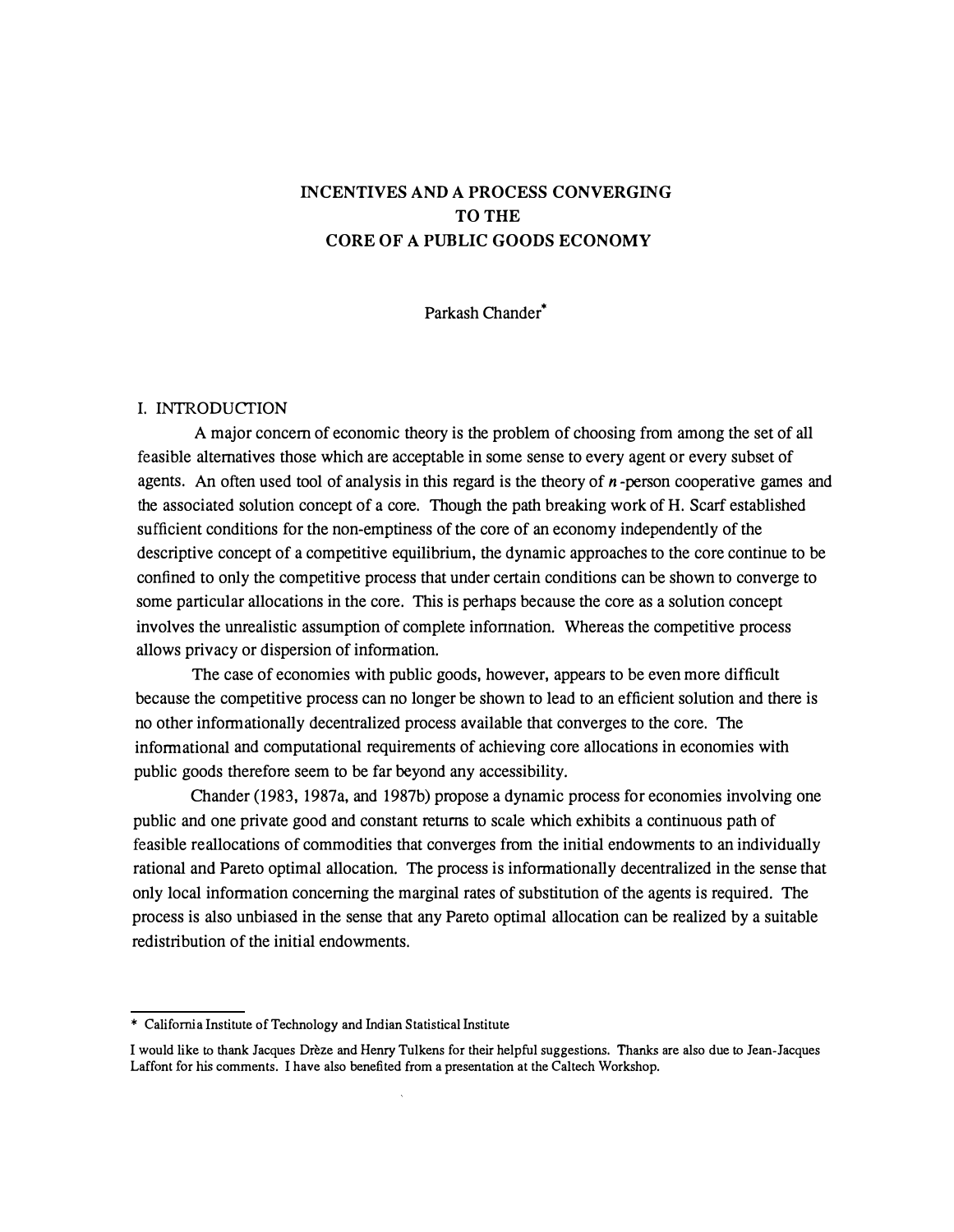The present paper shows that the process in fact always converges from the initial endowments to some allocation in the core, i.e., to a subset of Pareto optimal and individually rational allocations. 1

Apart from its theoretical interest as outlined above, the convergence property is of considerable interest from the point of view of the problem of incentives as well.

Hurwicz (1972), Ledyard and Roberts (1974), and Roberts (1979) prove an impossibility result that their exists no ( static) mechanism whose outcomes are always Pareto optimal and in which truthtelling is a dominance strategy. Groves and Ledyard (1977), Hurwicz (1979) and Walker ( 1981) among others therefore design mechanisms by sacrificing dominance equilibria requirement and accept weaker type namely the noncooperative Nash equilibria.

On the other hand Fugigaki and Sato ( 1981) and Laffont and Maskin ( 1983) describe a class of dynamic processes which have the remarkable property that truthtelling constitutes a dominance equilibrium of the local incentive game (see Drèze and de la vallée Poussin (1971), Malinvaud ( 1971) and Roberts ( 1979) ) and which converge to individually rational and Pareto optimal allocations. Chander ( 1987b) shows that truthtelling is not a dominance strategy of the local incentive game corresponding to his process, though unique Nash equilibrium strategies exist and if the agents adopt their Nash strategies then the so-defined 'Nash strategically stable' process, as seen below, also converges to the core.

This leads to the question whether there exists a process which converges to the core and in which truthtelling is a dominance strategy of the local incentive game. We show below that there exists no such process. This means there are limits to what can be achieved in terms of the various desirable properties of dynamic processes as well.

In terms of the existing literature on dynamic processes for public good economies, the present result may be described as follows. In their path breaking work Dreze and de la Vallee Poussin ( 1971) and Malinvaud ( 1970 and 1971) describe a process which always converges from the initial endowments to an individually rational and Pareto optimal allocation. Their process which has come to be termed the MDP process, has been at the centre of all later work on dynamic processes for public good economies during the last fifteen years or so. Chander ( 1987a and 1987b) give several theoretical justifications for his process in comparison with the MDP process, though as noted there the two processes are similar in nature. The results of this paper should therefore strengthen those justifications further.

We present both a mathematical as well as an intuitive geometrical proof of the main results. For the geometrical proofs we extend the Kolm triangle diagram beyond what has been done in the literature so far. The extension in itself is of some independent interest.

The contents of this paper are as follows: section 2 introduces the model and definitions. Section 3 proves the convergence result. Section 4 proves the impossibility result that there exists no process which always converges to the core and in which truthtelling is a dominance strategy of the local incentive game.

<sup>1.</sup> As a matter of fact this was conjectured already in Chander (1987 a, footnote 8), but no proof was offered.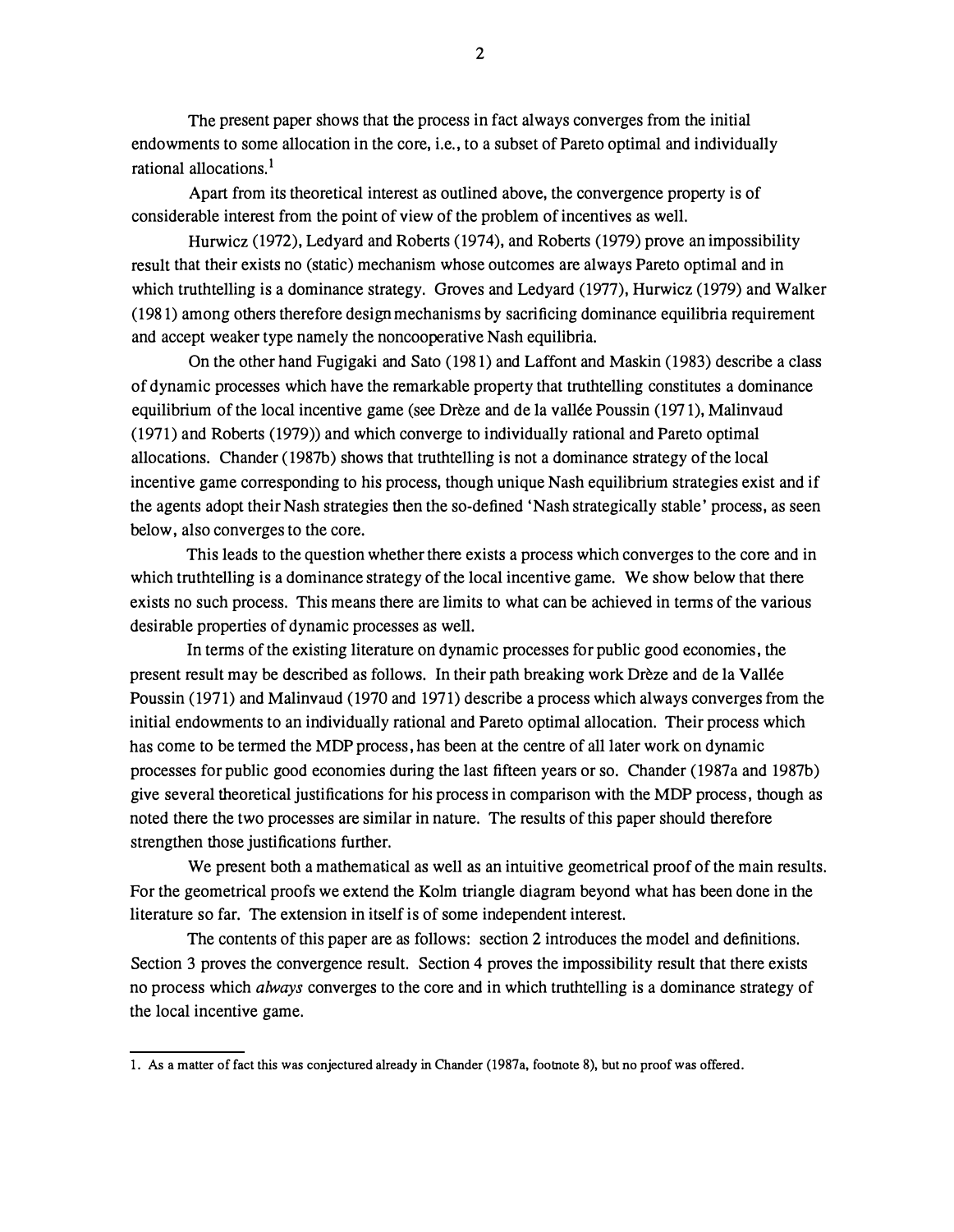#### IL THE MODEL AND DEFINITIONS

We consider economies consisting of one public good, whose quantity is denoted by  $x$ , one private good, whose quantity is denoted by  $y$ ,  $n$  consumers, and a single producer. Each consumer is characterized by his utility function  $u^i$  defined on  $R^2$  (the nonnegative orthant of  $R^2$ ) and by a positive endowment  $w^i$  of the private good. The producer is characterized by a cost function  $g: R^1 \to R^1$  which associates with every quantity of public good the minimum cost (in terms of the private good)  $g(x)$  needed in order to produce quantity x of the public good. Let  $N = \{1, \dots, n\}$ denote the set of consumers.

#### Assumption 1: For each  $i \in N$

- 1.1  $u^i$  is quasi-concave and at least twice continuously differentiable and strictly quasi-concave for at least one i .
- 1.2  $\partial u^{i}(x,y) / \partial x \ge 0$  and  $\partial u^{i}(x,y) / \partial y > 0$  for all  $(x,y) \in R_{++}^{2}$  (the positive orthant of  $R^{2}$ );

1.3 for any 
$$
x \ge 0
$$
,  $\lim_{y \to 0} \frac{\partial u^i(x, y)}{\partial u^i(x, y) / \partial y} = 0$ 

Assumption (1.2) implies that the utility functions are monotonic in terms of the public good and strictly monotonic in terms of the private good. Assumption (1. 3) rules out the possibility of a consumer giving up every last bit of the private good. It is not essential for the analysis below, but is made only in order to avoid certain boundary problems that may arise otherwise.

Assumption 2: The cost function g is linear, i.e.,  $g(x) = x$ .

An allocation is an  $(n + 1)$  tuple  $(x, y<sup>1</sup>, \dots, y<sup>n</sup>) \in R<sub>+</sub><sup>n+1</sup>$  where  $(x, y<sup>i</sup>)$  denotes the consumption bundle of consumer i. An allocation  $(x, y<sup>1</sup>, \dots, y<sup>n</sup>)$  is *feasible* if and only if  $x + \Sigma y^i \leq \Sigma w^i$ . An allocation  $(x, y^1, \dots, y^n)$  is *individually rational* if it is feasible and if  $u^{i}(x,y^{i}) \geq u^{i}(0,y^{i})$  for all  $i \in N$ , and *Pareto optimal* if it is feasible and if there does not exist a feasible allocation  $(\bar{x}, \bar{y}^1, \dots, \bar{y}^n)$  such that  $u^i(\bar{x}, \bar{y}^i) \ge u^i(x, y^i)$  for all  $i \in N$  and

$$
u^{j}(\overline{x}, \overline{y}^{j}) > u^{j}(x, y^{j}) \text{ for some } j \in N. \text{ Let}
$$

$$
Z = \left\{ (x, y^{1}, \dots, y^{n}) \in R_{+}^{n} : x + \sum_{i \in N} y^{i} \leq \sum_{i \in N} w^{i} \right\}.
$$

Then Z is the set of all feasible allocations. It is clearly compact.

We shall often denote consumer *i*'s marginal rate of substitution by  $\pi^{i}(x,y^{i})$ , that is,  $\pi^{i}(x,y^{i}) = (\partial u^{i}(x,y^{i}) / \partial x) / (\partial u^{i}(x,y^{i}) / \partial y^{i})$ , a feasible allocation  $(x,y^{1}, \dots, y^{n})$ by z,  $u^i(x, y^i)$  by  $u^i(z)$  and  $\pi^i(x, y^i)$  by  $\pi^i(z)$  whenever no confusion is possible. Clearly  $\pi^i$  :  $R_+^2 \rightarrow R_+$  for all  $i \in N$ .

Assumption 3: 
$$
\sum_{j \in N} \pi^j(0, w^j) \ge 1.
$$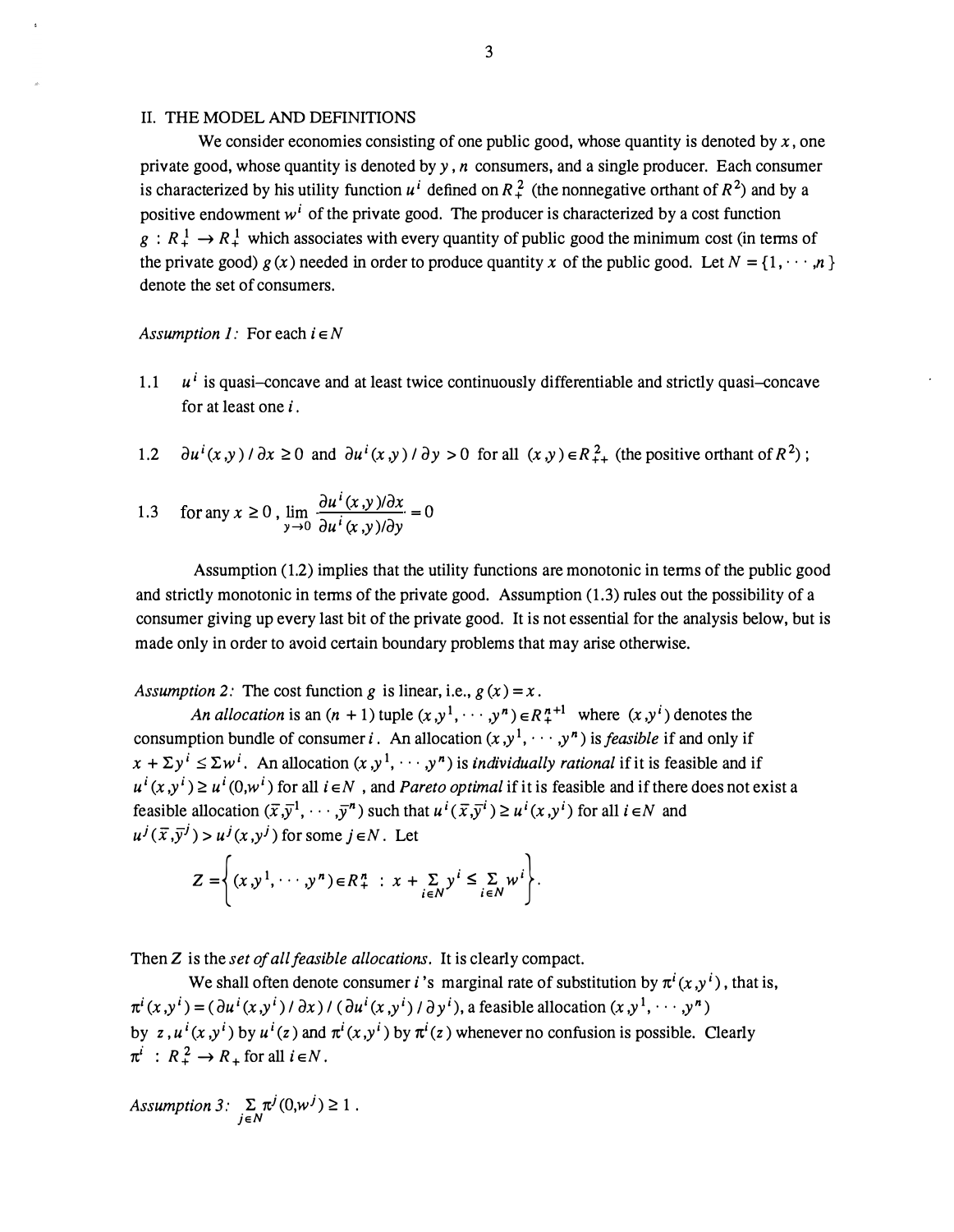The economies which do not satisfy this assumption are not of much interest.

We shall often adopt the following notation. Let  $(\pi^1, \dots, \pi^n)$  be some *n*-tuple of real numbers. Then  $\pi^3 = \sum \pi^i$ ,  $S \subseteq N$ .  $i \in S$ 

*Lemma 1:* An allocation  $\overline{z} = (\overline{x}, \overline{y}^1, \dots, \overline{y}^n)$  is Pareto optimal if and only if  $\overline{x} + \overline{y}^N = w^N$ ,  $\pi^N(\overline{z}) = 1$ , and  $u^i(\overline{x}, \overline{y}^i) \ge u^i(x, y^i)$  for all  $(x, y^1, \dots, y^n)$  such that  $\pi^{i}(\overline{z}) x + y^{i} \leq \pi^{i}(\overline{z}) \overline{x} + \overline{y}^{i}$ ,  $i \in N$ .

Proof: See Drèze and de la Vallée Poussin (1971).

An allocation  $(x, y^1, \dots, y^n)$  is *attainable* by a coalition  $S \subset N$  if

$$
x + y^S \leq w^S
$$

An allocation  $(x, y^1, \dots, y^n)$  is a *core allocation* if there exists no coalition  $S \subseteq N$  and an allocation  $(\overline{x}, \overline{y}^1, \dots, \overline{y}^n)$  attainable by S such that  $u^i(\overline{x}, \overline{y}^i) > u^i(x, y^i)$  for each  $i \in S$ .

An allocation  $(x, y^1, \dots, y^n)$  is *coalitionally noncoercive* if it is feasible and if there exists no subset  $S \subset N$  such that

$$
x + y^S < w^S \quad .
$$

Notice that an allocation  $(x, y<sup>1</sup>, \dots, y<sup>n</sup>)$  is coalitionally noncoercive if and only if  $x + y^N = w^N$  and  $y^i \leq w^i$  for all  $i \in N$ . If an allocation is not coalitionally noncoercive then  $(x, y<sup>i</sup>)$  >>  $(0, w<sup>i</sup>)$  for some *i*, i.e., some consumer *i* has more of the public good as well as the private good.2

There is one more aspect of noncoercive allocations which is of interest from the point of view of informational decentralization. If there is privacy of information, i.e., if each consumer knows only about his own characteristics, then given an allocation a consumer by himself may not be able to figure out whether or not it is in the core. On the other hand given an allocation (and therefore the implicit net trade vector) , each consumer can immediately figure out whether or not it was a coalitionally noncoercive allocation even when there is privacy of information.

Notice further that every core allocation is an individually rational, Pareto optimal and coalitionally noncoercive allocation, but every individually rational, Pareto optimal, and coalitionally noncoercive allocation is not necessarily a core allocation. The core is therefore contained in the set of all individually rational, Pareto optimal and coalitionally noncoercive allocations.

$$
\sum_{i \in S} x_{i1} < \sum_{i \in S} w_{i1} \text{ and } \sum_{i \in S} x_{i2} \le \sum_{i \in S} w_{i2} \text{ or } \sum_{i \in S} x_{i1} \le \sum_{i \in S} w_{i1} \text{ and } \sum_{i \in S} x_{i2} < \sum_{i \in S} w_{i2} .
$$

observe that every core allocation is a coalitionally noncoercive allocation.

<sup>2.</sup> The concept of a coalitionally noncoercive allocation was first introduced in Chander (1987b). It can also be extended to pure exchange economies as follows. Let  $(w_i = (w_{i,1}, w_{i,2}))_{i=1}^n$  be the initial endowments in a two-good and *n*-person<br>pure exchange economy. Then an allocation  $(x_i - (x_i, x_{i,2}))_i^n$ , is coalitionally poposarius if there e pure exchange economy. Then an allocation  $(x_i = (x_{i1}, x_{i2}))_{i=1}^n$  is coalitionally noncoercive if there exists no subset  $S \cap N$  such that either  $S \subseteq N$  such that either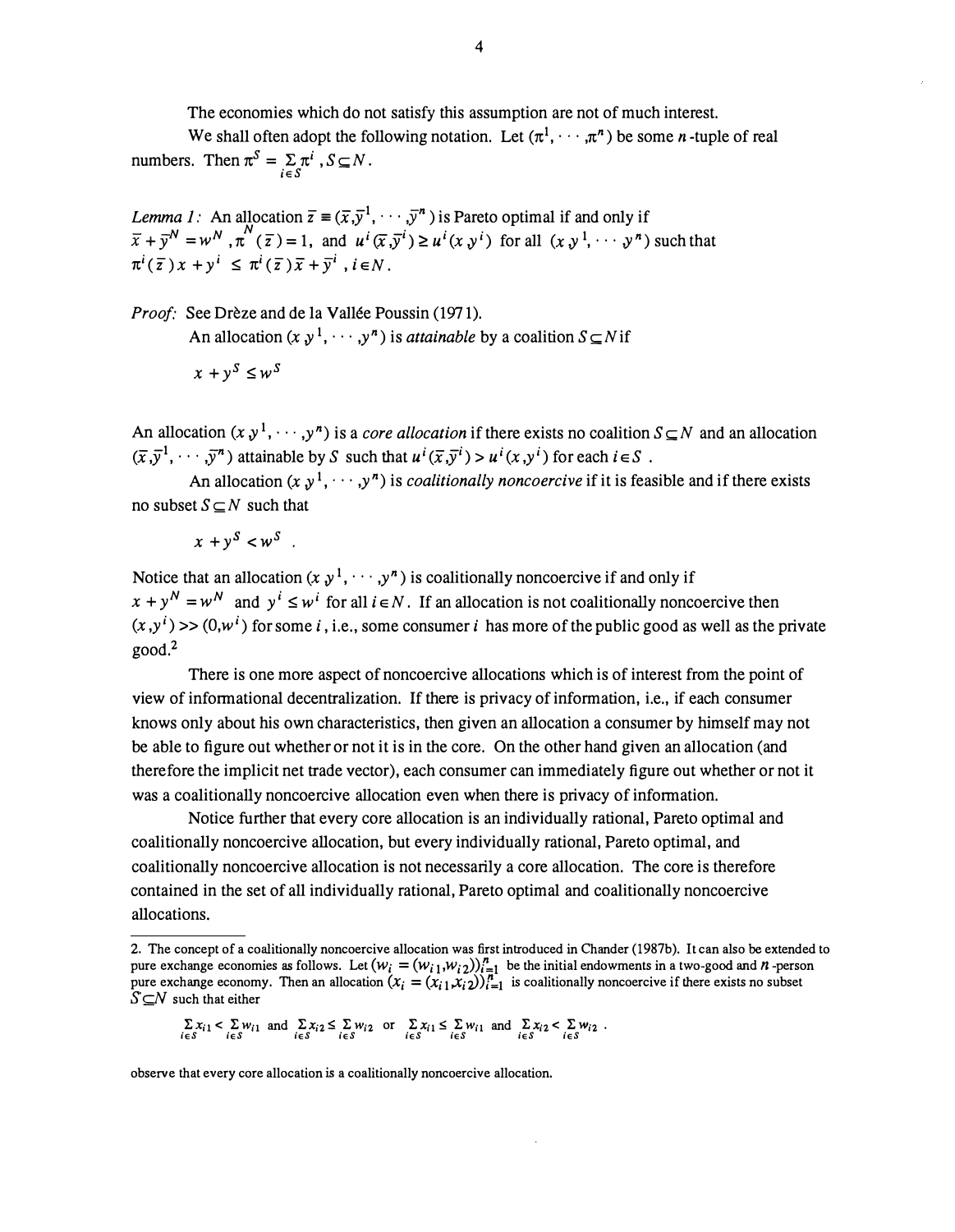We now illustrate these solution concepts for the two consumer case by extending the Kolm triangle diagram.<sup>3</sup> In this diagram a feasible allocation  $z = (x, y<sup>1</sup>, \dots, y<sup>n</sup>)$  is represented as a point Q in an equilateral triangle ABC of height  $w_1 + w_2$ , see Figure 1.





<sup>3.</sup> This diagram was first used by Kolm (1964) and later by Malinvaud (1971).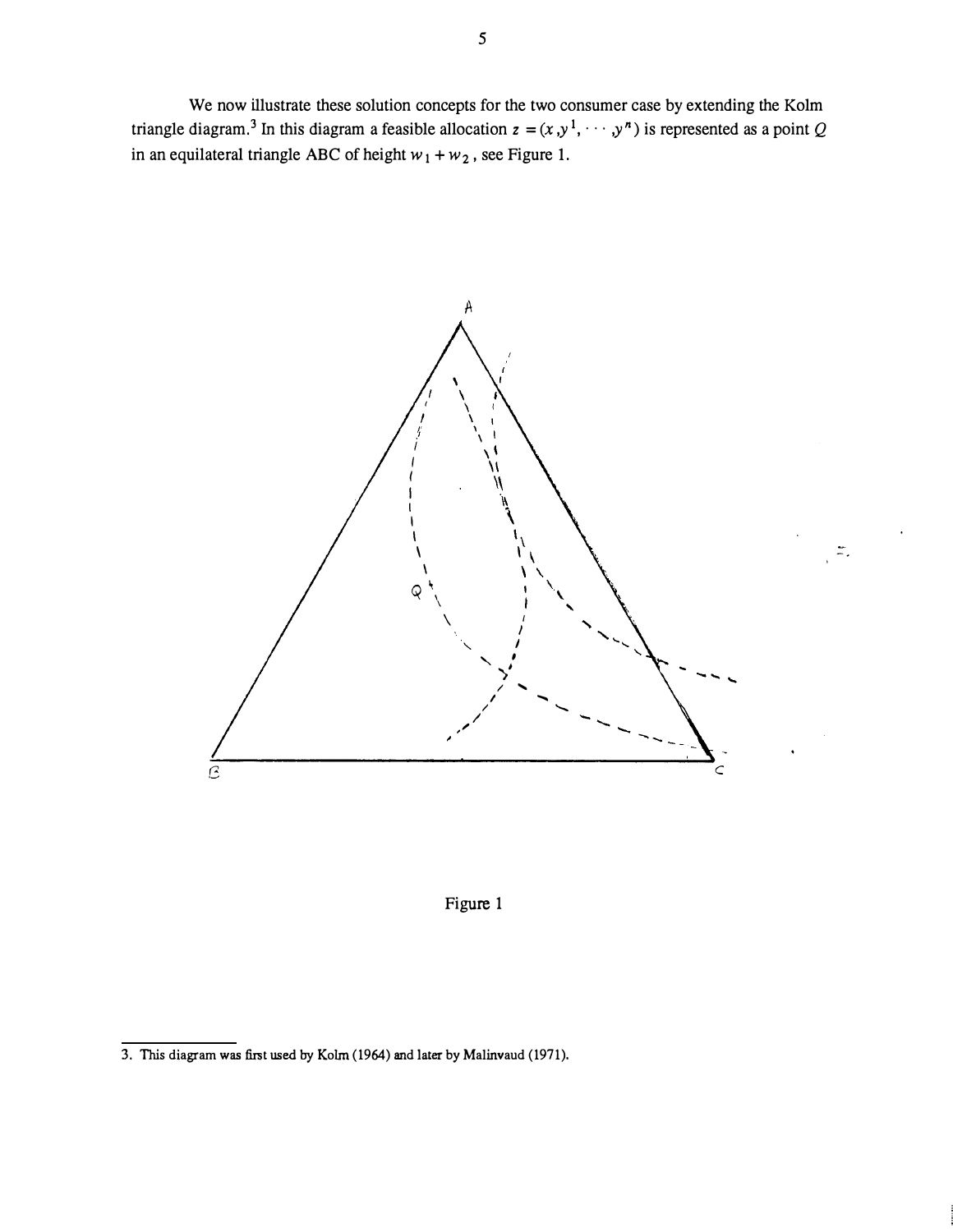The vertical distance from the point Q to the horizontal side  $BC$  is taken as x: the public good quantity, the distance from Q to the side AB as  $y^1$ : the private good allocation of agent 1, and the distance from Q to the side AC as  $y^2$ . We know from geometry that the sum of these distances must be equal to the vertical height of the triangle, i.e.,  $w^1 + w^2$  irrespective of the location of Q. Given this coordinate sy stem the indifference curves of the two consumers can be represented as shown in Figure 1 and a Pareto optimal allocation as a point where the indifference curves of the two consumers are tangent to each other.

The extended diagram is shown in Figure 2.



Figure 2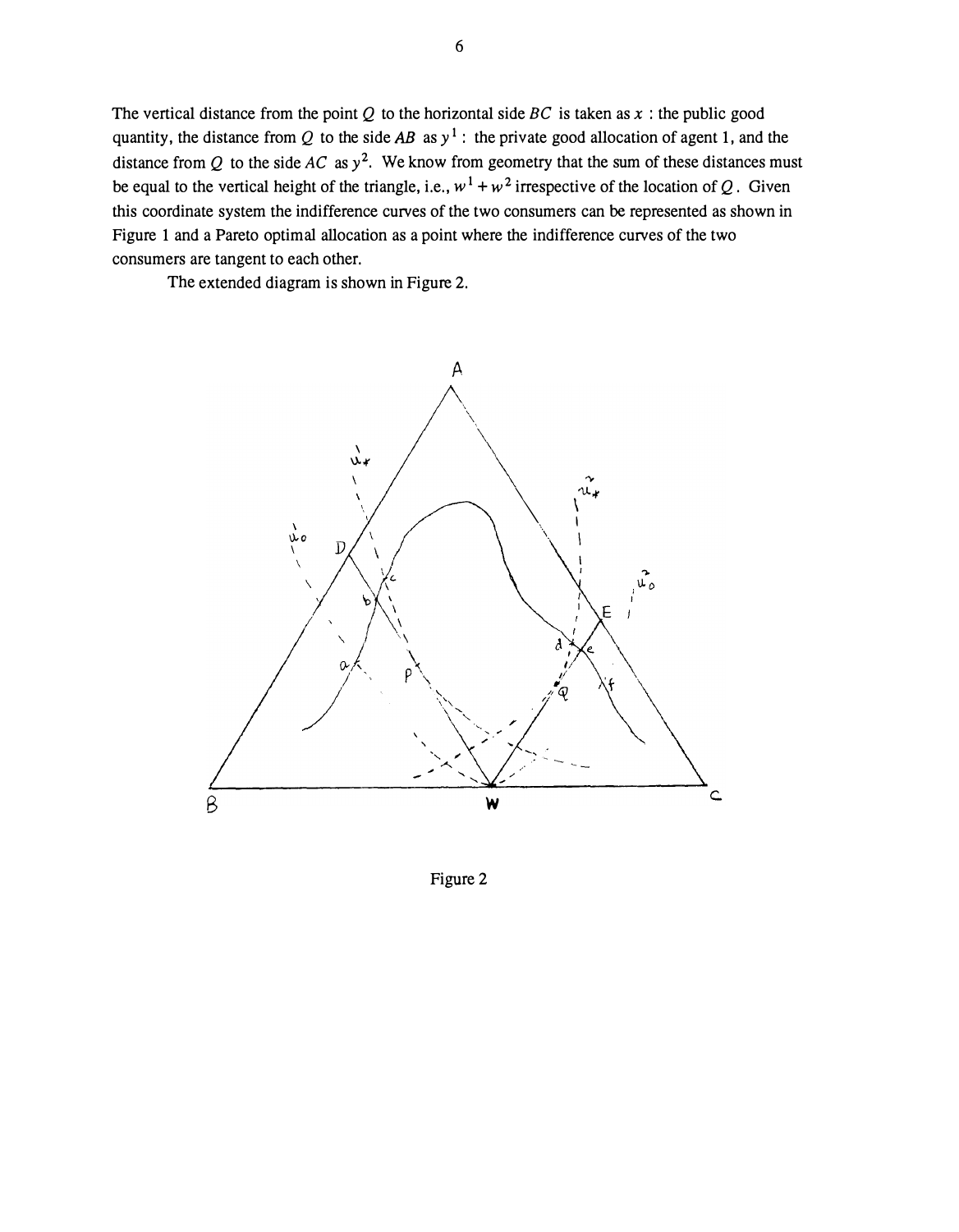Let the point W on the horizontal line BC represent the initial endowment  $(0,w^1,w^2)$ . Then the points in the parallelogram WDAE represent coalitionally noncoercive allocations. The point in the triangles DBW and EWC represent allocations attainable by consumer 1 and 2, respectively, and the points  $P$  and  $Q$  their utility maximizing attainable allocations. The points enclosed between the indifference curves  $u_0^1$  and  $u_0^2$  represent the individually rational allocations.

Let the set of points where the indifference curves of the two consumers are tangent to each other be represented by the curve passing through  $a, b, c, d, e$  and f. Then the points on the curve  $af$  represent individually rational and Pareto optimal allocations. The points on the curve be represent individually rational, Pareto optimal, and coalitionally noncoercive allocations. Finally the points on the curve  $c\bar{d}$  represent the core allocations.

On this representation we immediately see how the three solution concepts of individually rational and Pareto optimal allocations, individually rational, Pareto optimal and coalitionally noncoercive allocations, and core allocations are related to each other.

#### III. THE PROCESS AND ITS CONVERGENCE

Starting at  $t = 0$  with  $z(0) = (x(0),y^{1}(0), \dots, y^{n}(0)) = (0,w^{1}, \dots, w^{n})$ , let  $z(t) = (x(t), y^{1}(t), \dots, y^{n}(t))$  be the feasible allocation at time  $t \in [0, +\infty)$ , then the process is described by the following differential equation system

$$
\dot{x}(t) = \pi^N(t) - 1 \tag{1}
$$

$$
\dot{y}^{i}(t) = -(\pi^{i}(t)/\pi^{N}(t))\dot{x}(t) , i \in N, t \in [0,+\infty)
$$

where  $\pi^{i}(t) = \pi^{i}(z(t))$  and  $\pi^{N}(t) = \sum_{i \in N} \pi^{i}(t)$ . The *n*-tuple  $((\pi^{1}(t) / \pi^{N}(t)), \cdots,$  $(\pi^n(t)/\pi^N(t)))$  is called the *cost-sharing* rule.

The differential equation system (1) is of the form  $\dot{z} = f(z)$ . Since  $\pi^{i}$ 's are continuously differentiable functions of  $z, z \in \mathbb{Z}$ , the function f is defined on the set Z and is continuously differentiable. This means the function  $f$  satisfies the Lipschitz condition for uniqueness of solution.

A solution to the differential equation system (1) is a continuous function, say  $h : [0, +\infty) \to Z$  such that for every  $t \in [0, +\infty)$  the derivative dh(t) dt exists and satisfies equation system (1). The vector  $h(0)$  is the initial value of the system.

Since the function  $f$  is continuously differentiable the existence and uniqueness of a solution  $h : [0,+\infty) \to Z$  for the differential equation system (1) with  $h(0) = (0,w^1, \dots, w^n)$ follows from standard theorems on differential equations, for example, Coddington and Levinson (1955).

It is also clear from (1) that any stationary point is a Pareto optimal allocation. The process is *balanced* at each instant t, since  $\dot{x}(t) + \sum_{i \in N} y^{i}(t) = 0$  and *monotonic* in terms of each  $u^{i}$ , since

$$
\dot{u}^i(t) = \frac{du^i(t)}{dt} = \frac{\partial u^i(t)}{\partial x(t)} \dot{x}(t) + \frac{\partial u^i(t)}{\partial y^i(t)} \dot{y}^i(t) = \frac{\partial u^i(t)}{\partial y^i(t)} \left[ \pi^i(t) - \frac{\pi^i(t)}{\pi^N(t)} \right] (\pi^N(t) - 1)
$$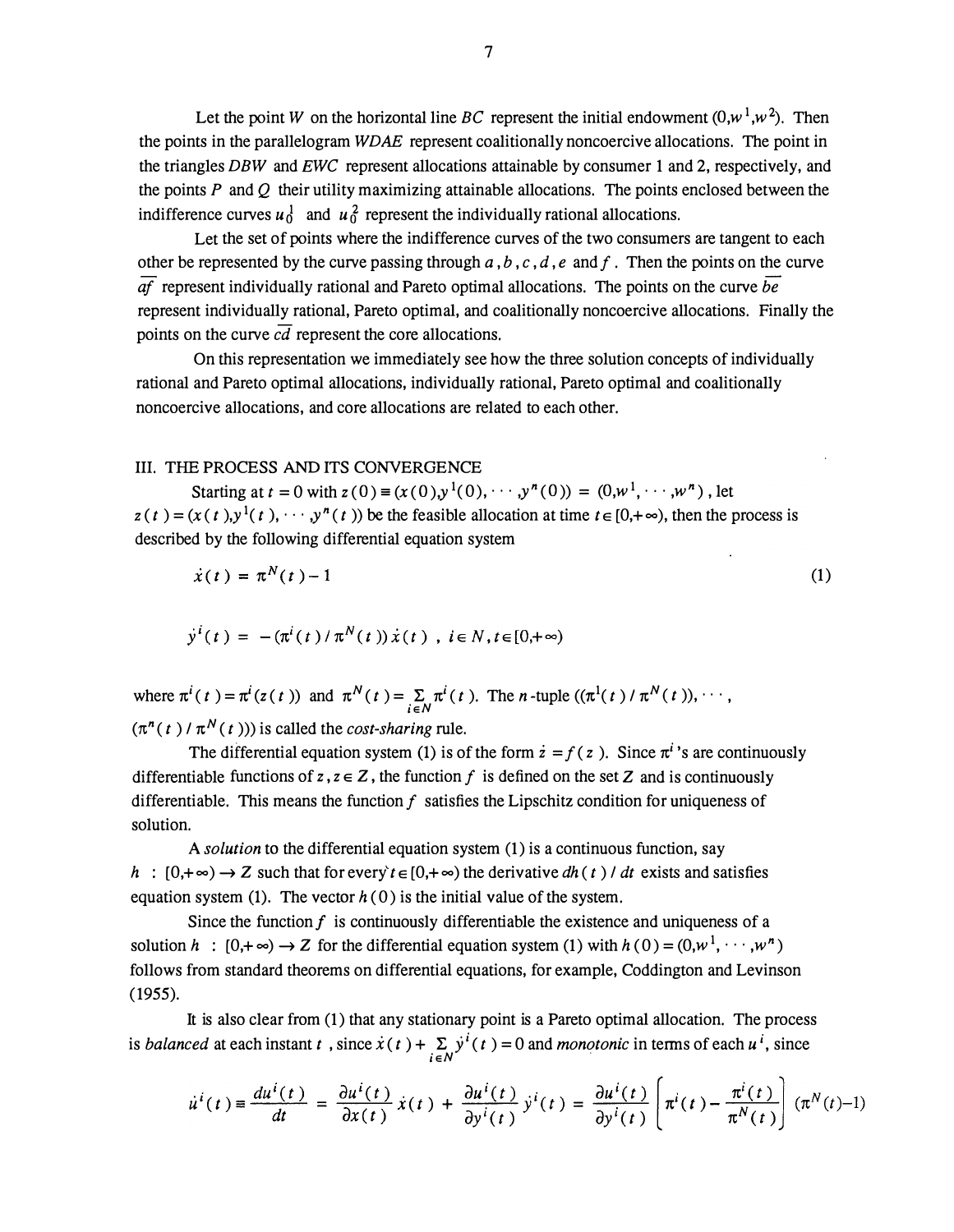$$
= \left[\frac{\partial u^i(t)}{\partial y^i(t)}\right] \left(\frac{\pi^i(t)}{\pi^N(t)}\right) (\pi^N(t)-1)^2 \ge 0 \text{ , } i \in N \text{ , } t \in [0,+\infty)
$$

where  $u^{i}(t) = u^{i}(x(t), y^{i}(t))$ . i

These plus the compactness of the set of feasible allocations (see Assumption 2) and the continuity of the utility functions  $u^i$  implies that  $\Sigma u^i(t)$  is a suitable Lyapunov function which means that the process is quasi-stable in the sense that any limit point of its trajectory is a stationary point. The fact that at least one  $u^i$  is strictly quasi-concave (Assumption 1) and that any stationary point of (1) is a Pareto optimum implies that the process, in fact, converges to a unique stationary point which is Pareto optimal and at least as good as the initial endowment in terms of the utility functions  $u^i$ , i.e., individually rational.

It is easily seen that it must also be coalitionally noncoercive. From the second equation in (1) and that  $y^{i}(0) = w^{i}$ ,  $\pi^{i}(t) \ge 0$  for  $i \in N$ ,  $t \in [0, +\infty)$ , and  $\Sigma \pi^{j}(0, w^{j}) \ge 1$  (Assumption 3), it follows that  $\dot{x}(t) \ge 0$  and  $\dot{y}^i(t) \le 0$  for all  $i \in N$  and  $t \in [0,+\infty)$ , that is,  $y^{i}(t) \leq w^{i}$ ,  $i \in N$  and  $t \in [0,+\infty)$ . i

These properties of the process are summarized in the following lemma.

*Lemma* 2: The differential equation system (1) has a unique solution  $h : [0, +\infty) \rightarrow Z$  which is continuous and such that  $h(0) = (0,w^1, \dots, w^n)$ ,  $\dot{x}(t) \ge 0$ ,  $\dot{y}^i(t) \le 0$ and  $\dot{u}^{i}(t) \ge 0$ ,  $i \in N$  and  $t \in [0, +\infty)$  and that the process converges to a unique stationary point which is individually rational, Pareto optimal, and coalitionally noncoercive.

Theorem 1 below proves that the process must in fact converge to a core allocation. This may first be seen intuitively from the representation in Figure 2 as follows. Since the process converges to a coalitionally noncoercive allocation, therefore, it cannot converge to any point outside the parallelogram  $WDAE$ . The process must converge thus to some point on the curve  $be$ . However, since  $y^{i}(t) \le 0$  for  $i \in N$  and  $t \in [0,+\infty)$ , to converge to any point on the curve be the process must first reach some point in the area enclosed between the indifference curves  $u_*^1$  and  $u_*^2$ including the points on  $u^1_*$  and  $u^2_*$ . But if that is so then the process cannot converge to some point on the curves  $\overline{bc}$  and  $\overline{de}$  except for the points  $\underline{c}$  and  $\underline{d}$  because the points on these curves except  $\underline{c}$ and  $\underline{d}$  correspond to utility levels lower than  $u^1_*$  and  $u^2_*$  and  $\overline{u}^i(t) \ge 0$  for  $i \in N$  and  $t \in [0,+\infty)$ . Therefore, the process must converge to some point on the curve  $c\overline{d}$ , i.e., to a core allocation point.

*Theorem 1:* The differential equation system  $(1)$  has a unique solution and the process converges to a core allocation.

*Proof*: Lemma 2 implies that there exists a unique solution  $h : [0, +\infty) \to Z$  such that the process converges to a unique point, say  $(x, y^*, \dots, y^n)$  which is individually rational, Pareto optimal and coalitionally noncoercive.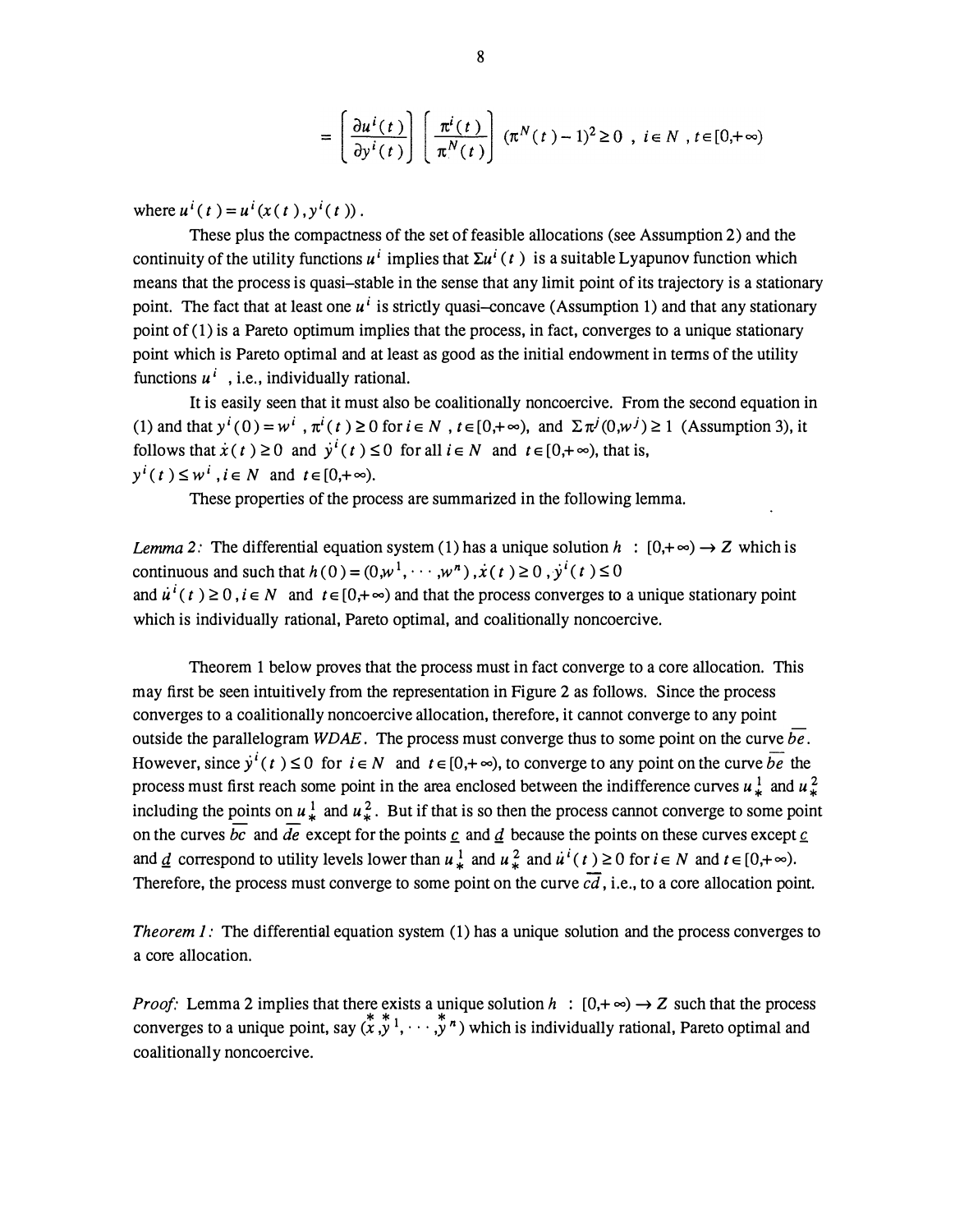Let  $({\pi}^{*1}, \cdots, {\pi}^{n}) \in R_{+}^{n}$  be the marginal rates of substitution of the *n* consumers corresponding to the allocation  $(x, y^1, \dots, y^n)$ . Then Lemma 1 implies

- (a)  $\pi^{N} = 1$ ; and
- (b)  $u^i(x,y^i) \geq u^i(x,y^i)$  for all  $(x,y^1,\dots,y^n) \in R^{n+1}$  such that  $\pi^i x + y^i \leq \pi^i x + y^i, i \in N$ . Since  $(x, y^*$ ,  $\ldots, y^n)$  is coalitionally noncoercive,
- (c)  $\overline{x} + \overline{y}^N = w^N$  and  $\overline{x} + \overline{y}^S \geq w^S$  for all  $S \subseteq N$ .

Suppose contrary to the assertion that there exists a coalition  $S$  and an allocation  $(\overline{x}, \overline{y}^1, \dots, \overline{y}^n)$  attainable by S such that  $u^i(\overline{x}, \overline{y}^i) > u^i(\overline{x}, \overline{y}^i)$  for each  $i \in S$ . It follows from (b) above that  $\pi^{*i} \overline{x} + \overline{y}^i > \pi^i x + \overline{y}^i$  for each  $i \in S$ . Therefore

(d) 
$$
\pi^* S \overline{x} + \overline{y}^S > \pi^S \overline{x} + \overline{y}^S
$$
 and  $\overline{x} + \overline{y}^S \le w^S$ ,  
since  $(\overline{x}, \overline{y}^1, \dots, \overline{y}^n)$  is attainable by *S*. It follows from (c) and (d) that  
 $\pi^* S (\overline{x} - x^*) > \overline{y}^S - \overline{y}^S \ge \overline{x} - x^*$ .

Since  $0 \leq \pi^s \leq 1$  (see (a)), the above inequality can be true only if  $x^* > \overline{x}$ .

Since  $h : [0, +\infty) \to Z$  is continuous,  $h_1 : [0, +\infty) \to [0, x]$  is also continuous. Therefore, there exists a  $t \in [0, +\infty)$  such that  $h_1(t) = x(t) = \overline{x}$ . Which means for some  $t \in [0, +\infty)$  we have  $(x(t),y^{1}(t),\cdots,y^{n}(t))$  such that

$$
x(t) = \overline{x} \text{ and } x(t) + y^N(t) = w^N
$$

Lemma 2 implies that  $y^{i}(t) \leq w^{i}$  for each  $i \in N$ . Therefore,  $x(t) = \overline{x}$  and  $x(t) + y^{S}(t) \geq w^{S}$ , i.e.,  $x(t) = \overline{x}$  and  $y^{S}(t) \ge \overline{y}^{S}$ . It follows that  $u^{i}(\overline{x}, \overline{y}^{i}) \le u^{i}(x(t), y^{i}(t))$  for at least one  $i \in S$ . Lemma 2 implies that  $u^j(x(t),y^j(t)) \le u^j(x,y^*')$  for all  $j \in N$ . Hence  $u^i(\overline{x},\overline{y}^i) > u^i(x,y^*')$  is not true for at least one  $i \in S$ . This is a contradiction of our supposition. Hence the theorem.

Notice that the proof does not depend on the particular form of the second equation in (1), but only on the fact that it leads to both  $y^{i}(t) \leq 0$  and  $u^{i}(t) \geq 0$  for all  $t \in [0, +\infty)$ . This implies there may exist other processes which also converge to the core. For example, the one below:

$$
\dot{x}(t) = \frac{1}{\ell - \pi^{L}(t)} (\pi^{L}(t) - 1)
$$
\n
$$
\dot{y}^{i}(t) = -\left(\frac{1 - \pi^{L}(t) + (\ell - 1)\pi^{i}(t)}{\ell - \pi^{L}(t)}\right) \dot{x}(t) \text{ for } i \in L
$$
\n(2)

 $= 0$  for  $i \in N - L$ ,  $t \in [0, +\infty)$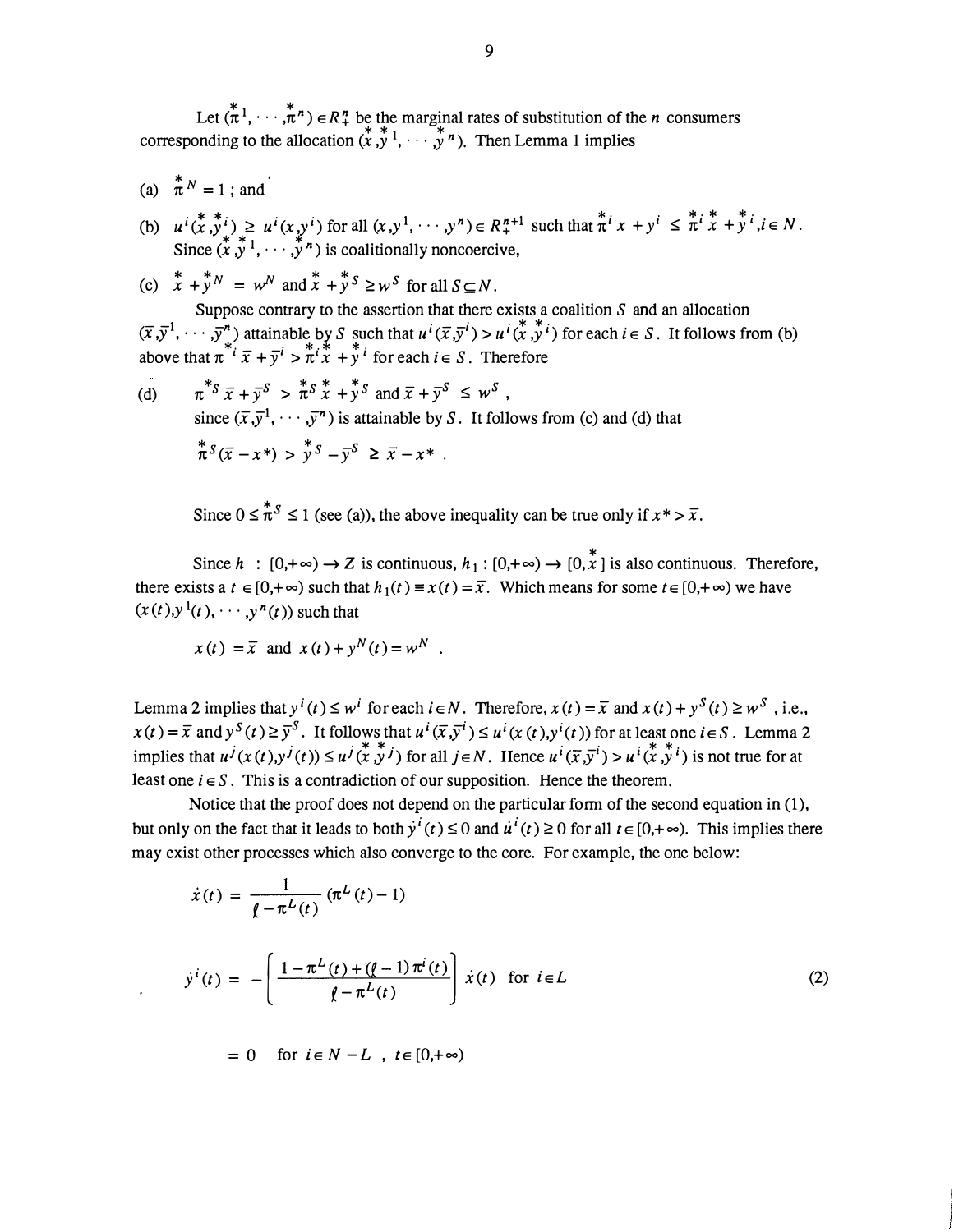where  $L \equiv L(t)$  and  $\ell \equiv \ell(t) = |L(t)|$  (the cardinality of  $L(t)$ ) are such that

$$
1 - \pi^L(t) + (\ell - 1)\pi^i(t) \ge 0 \text{ for all } i \in L
$$

and

$$
1 - \pi^{L}(t) + (l - 1)\pi^{i}(t) < 0 \text{ for all } i \in N - L \ .
$$

It is easily seen that this process also has a unique continuous solution and that  $\dot{x}(t) \ge 0$ ,  $\dot{y}^i(t) \le 0$  and  $\dot{u}^i(t) \ge 0$  for all  $i \in N$  and  $t \in [0,+\infty)$ .

It may be noted that we have proved the result only in the case of a continuous-time process. However, this is more a matter of convenience rather than necessity. It is possible to design a discrete-time version as well which converges to the core.

Finally, note that the proof of Theorem 1 crucially depends on the fact that the public good is continuously substituted for the private good by all the consumers. A generalization of our result to pure exchange economies is therefore not straightforward. It however suggests that if one could somehow design a process for a pure exchange economy which is simultaneously coalitionally noncoercive and monotonic at each instant then it must converge to the core.

### IV. INCENTIVES AND AN IMPOSSIBILITY RESULT

The term "free rider" has not been formally defined in the public goods literature, perhaps because its meaning is quite clear. A consumer is a free rider if he gets to enjoy the public good quantity without incurring any cost. This suggests the following definition.

A process admits downright free riding if for some economy it converges to a feasible allocation  $(x, y^1, \dots, y^n)$  which is such that  $(x, y^i)$  >>  $(0, w^i)$  for some consumer  $i \in N$ , that is, if it converges to an allocation which is not coalitionally noncoercive.<sup>4</sup>

From the point of view incentives, therefore, it is desirable that a process must always  $\cdot$ converge to at least a coalitionally noncoercive allocation if not a core allocation. Particularly so because as noted earlier the allocations which are not coalitionally noncoercive can be easily identified by the consumers even under the assumption of privacy of information.

The core convergence property is thus an incentive property defined in terms of the payoffs associated with the final outcome of the process. On the other hand issues related to incentives in the context of dynamic processes have often been studied in the framework of what has come to be termed the local incentive game, see Drèze and de la Vallée Poussin (1971), Malinvaud (1971), Roberts (1979), Fugigaki and Sato (1981), and Laffont and Maskin (1983) among others. In this connection Chander (1987b) shows that though truthtelling does not constitute a dominance equilibrium, a unique Nash equilibrium exists for the local incentive game at each point of the trajectory of process ( 1) and if the agents adopt their Nash equilibrium strategies then the so-defined 'Nash strategically stable' process is process (2) described above, which means the incentive

<sup>4.</sup> This term was suggested to me by Professor Jacques Drèze.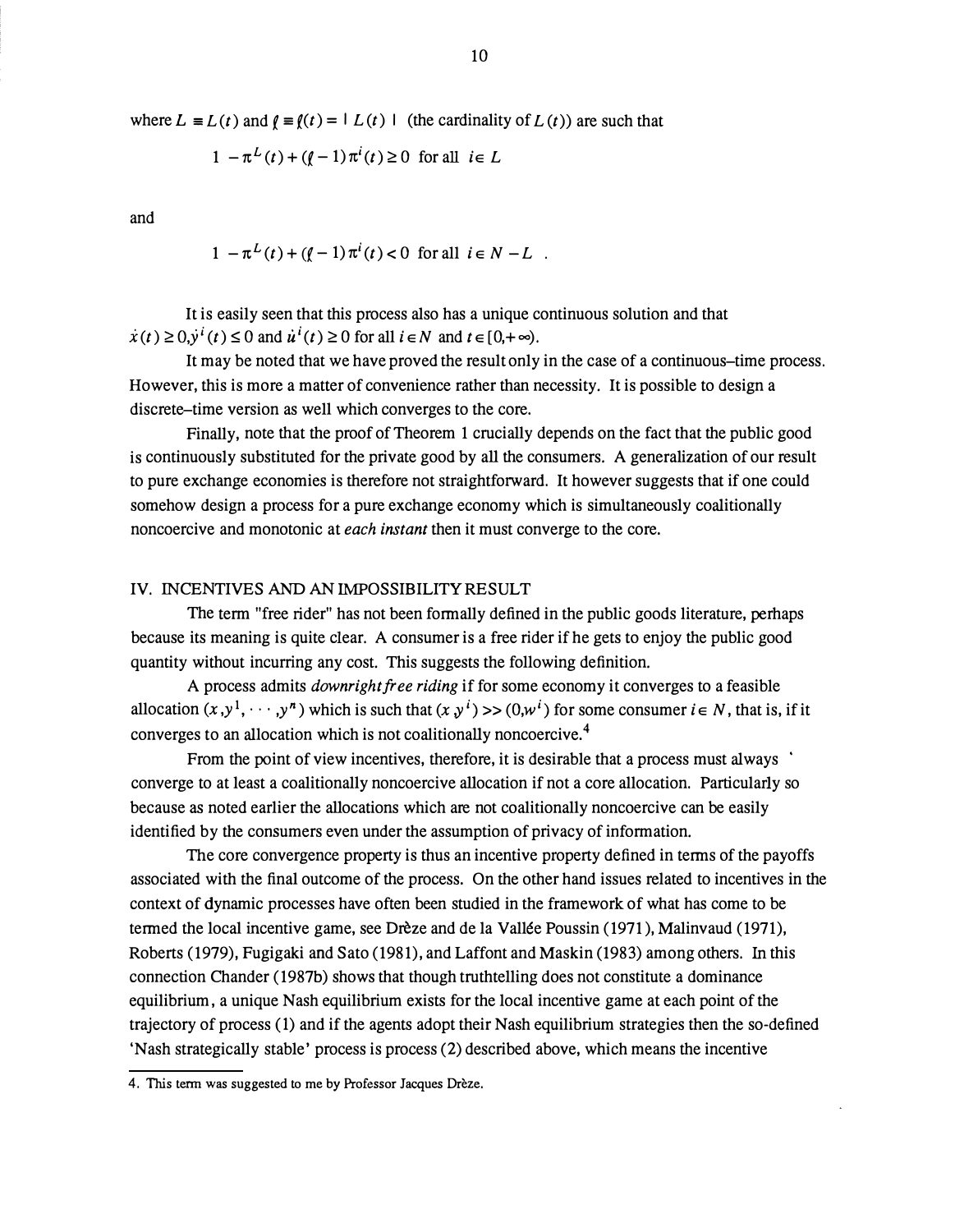Process (3) converges to a Pareto optimal allocation only if

$$
F(\pi(t)) = 0 \iff \pi^1(t) + \pi^2(t) = 1
$$
,  $t \in [0, +\infty)$ 

Notice that if  $F(\pi(t)) = 0$ , then feasibility and monotonicity imply that  $T^i(\pi(t)) = 0$ ,  $i = 1, 2; t \in [0, +\infty).$ 

Process (3) is locally strongly incentive compatible if and only if

$$
T^1(\pi^1(t),\pi^2(t)) \geq (\pi^1(t)-\theta^1) \, F(\theta^1,\pi^2(t)) + T^1(\theta^1,\pi^2(t)) \text{ for all } \theta^1 \in R_+, t \in [0,+\infty)
$$

and only if

$$
\frac{\partial}{\partial \theta^1} \left( (\pi^1(t) - \theta^1) F(\theta^1, \pi^2(t)) + T^1(\theta^1, \pi^2(t)) \right|_{\theta^1 = \pi^1(t)} = 0 \text{ for all } \theta^1 \in R_+ \text{ and } t \in [0, +\infty)
$$

and similarly for consumer 2.

*Theorem* 2: Suppose the functions  $F(\cdot), T^1(\cdot)$ , and  $T^2(\cdot)$  are such that (3) has a solution and the process is balanced, monotonic, locally strongly incentive compatible and converges to a Pareto optimal allocation. Then it does not *always* converge from the initial endowment to a coaltionally noncoercive allocation and therefore core allocation.

Let E be the class of economies in which consumer 1 has a strictly quasi-concave utility function and an initial endowment  $w^1$  such that  $\pi^1(0,w^1) > 1$  and consumer 2 has some utility function of the form  $u^2(x,y^2) = \varepsilon x + y^2$  where  $0 \le \varepsilon < 1$  and an initial endowment  $w^2 > 0$ . The individually rational, Pareto optimal, and coalitionally noncoercive allocations and core allocations for an economy belonging to E are shown in Figure 3 by the curves  $b\overline{d}$  and  $c\overline{d}$ , respectively.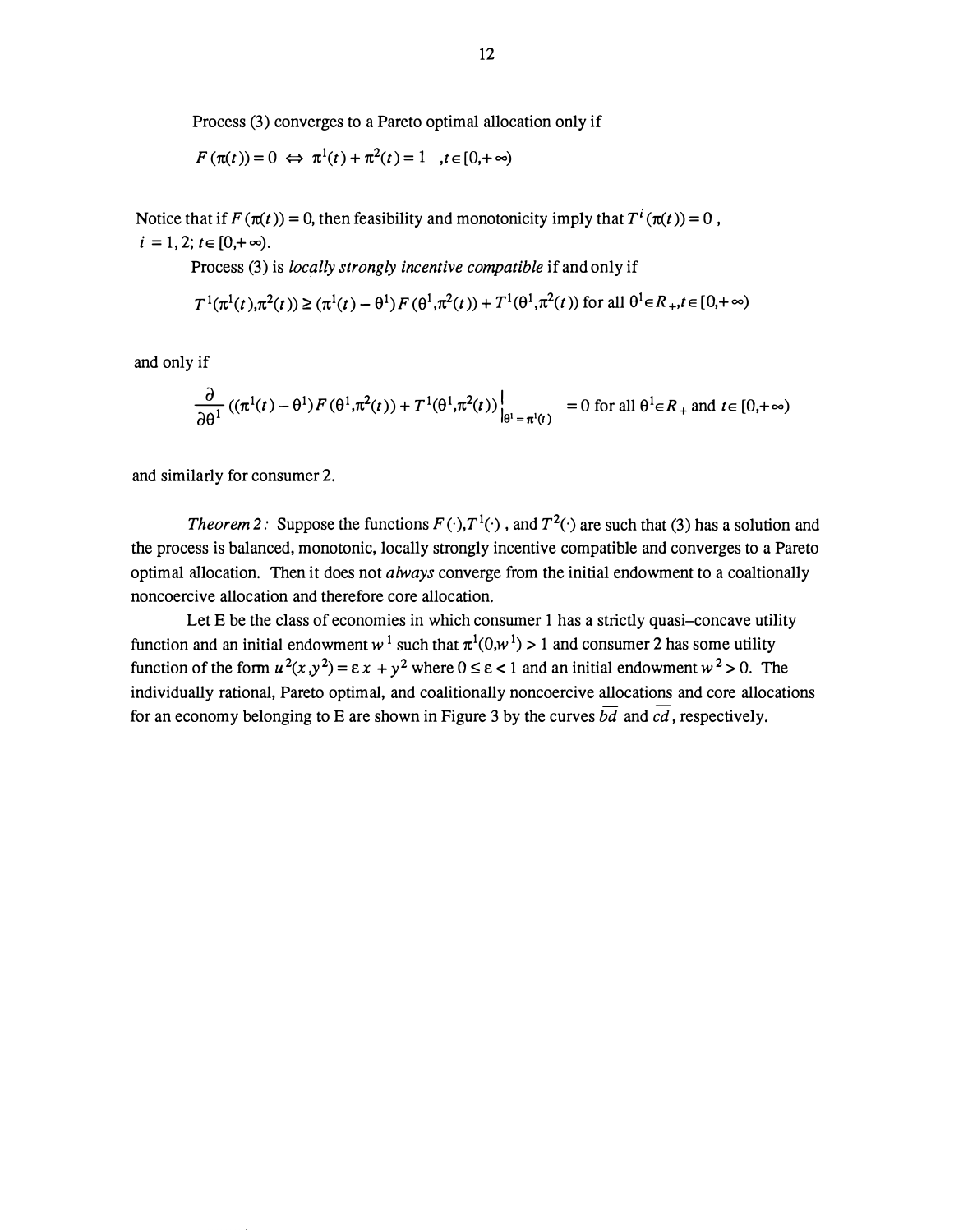property that the process converges to the core is not affected by myopic strategic behaviour of the consumers.

We now show that there exists no process which always converges to a coaltionally noncoercive allocation and in which truthtelling constitutes a dominance equilibrium of the local incentive game. This means there are limits to what can be achieved in terms of the various desirable properties of dynamic processes.

We consider only two-person processes, i.e.,  $N = \{1,2\}$ . Generalization to more than two persons is straightforward and also not necessary, since we prove only an impossibility result.

Starting at time  $t = 0$  with  $(x(0), y^1(0), y^2(0)) = (0, w^1, w^2)$ , let  $(x(t), y^1(t), y^2(t))$  be the feasible allocation at time  $t \in [0, +\infty)$ , then a two-person process is defined as the following differential equation system.

$$
\dot{x}(t) = F(\pi(t))
$$
\n
$$
\dot{y}^{i}(t) = -\pi^{i}(t)\dot{x}(t) + T^{i}(\pi(t))
$$
\n
$$
= -\pi^{i}(t)F(\pi(t)) + T^{i}(\pi(t)), i = 1, 2; t \in [0, +\infty)
$$
\n(3)

where  $\pi^{i}(t) = \pi^{i}(x, (t), y^{i}(t)), \pi(t) = (\pi^{1}(t), \pi^{2}(t))$  and  $F(\cdot), T^{1}(\cdot)$  and  $T^{2}(\cdot)$  are some arbitrary real valued and continuously differentiable functions on  $R<sub>+</sub><sup>2</sup>$ . This means if (3) has a solution than it must be unique and continuous.

Process (3) is balanced if

$$
\dot{x}(t) + \sum_{i=1}^{2} y^{i}(t) = 0
$$
,  $t \in [0, +\infty)$ .

Equivalently, if

$$
\sum_{i=1}^{2} T^{i}(\pi(t)) = \left(\sum_{i=1}^{2} \pi^{i}(t) - 1\right) F(\pi(t)), t \in [0, +\infty) .
$$

 $\bar{z}$ 

Process (3) is *monotonic* in terms of the utilities if

$$
\dot{u}^{i}(t) = \frac{\partial u^{i}(x(t), y^{i}(t))}{\partial y^{i}(t)} (\pi^{i}(t) \dot{x}(t) + \dot{y}^{i}(t)) \ge 0 \text{ for } i = 1, 2, t \in [0, +\infty).
$$

Equivalently, if

$$
T^{i}(\pi(t) \ge 0
$$
,  $i = 1,2; t \in [0,+\infty)$ .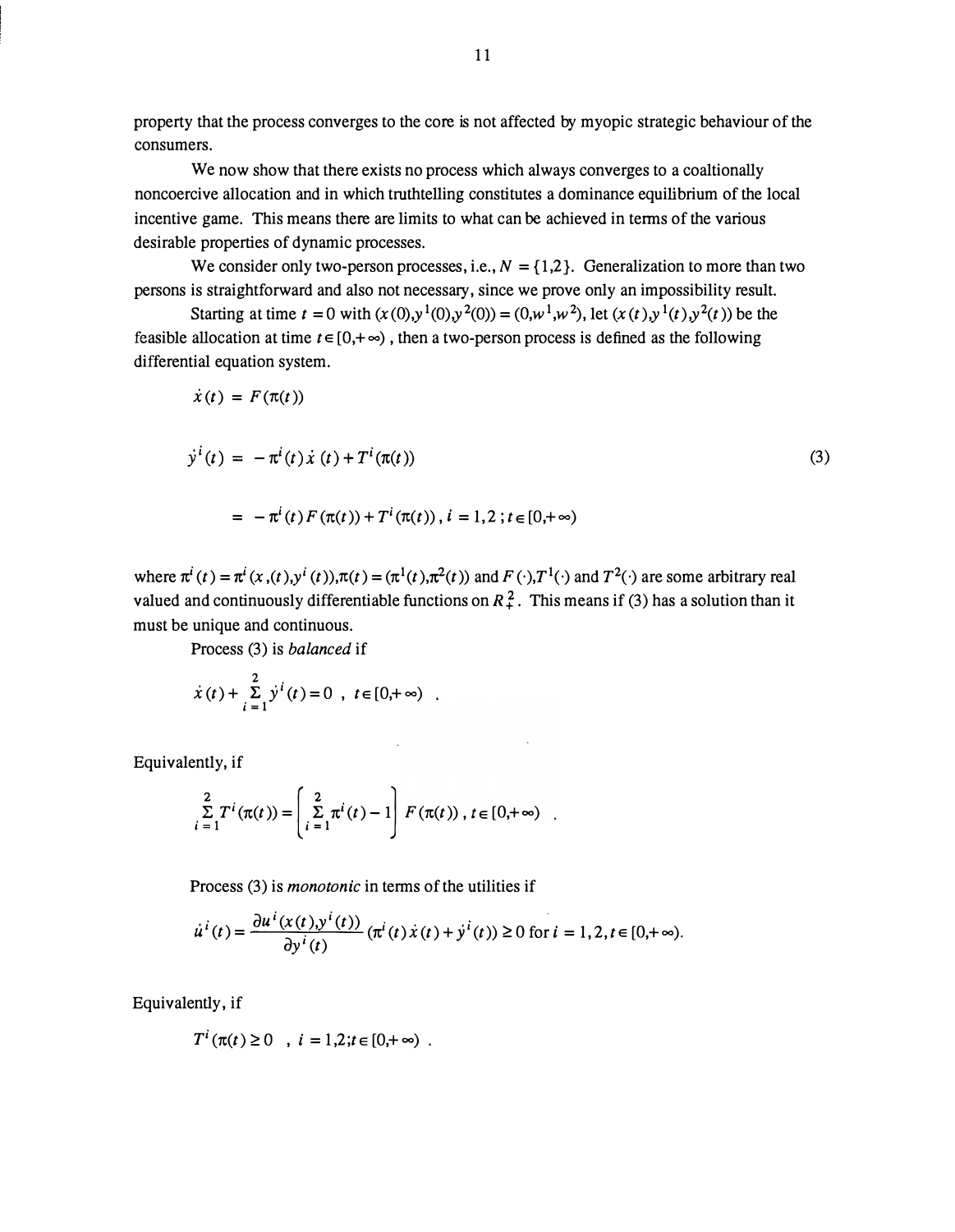



As  $\varepsilon$  decreases the indifference curve  $u_0^2$  of consumer 2 rotates towards the left around point W and the set of individually rational, Pareto optimal, and coalitionally noncoercive allocations contracts. For  $\epsilon = 0$ ,  $u_0^2$  coincides with the line DW and both the sets contract to a single point P. In such a case any process which is monotonic and converges to the core, for example process (1), must have all of its trajectory on the line  $PW$ . On the other hand, any other process which does not have all of its trajectory on  $PW$  and is monotonic must converge to some point in the area enclosed between the line DW and the curve  $u_0^1$  excluding the points on DW, i.e., to some allocation which is not coalitionally non-coercive. Since the functions  $F(\cdot), T^1(\cdot)$ , and  $T^2(\cdot)$  are continuous this must happen for at least sufficiently small but positive  $\varepsilon$  also.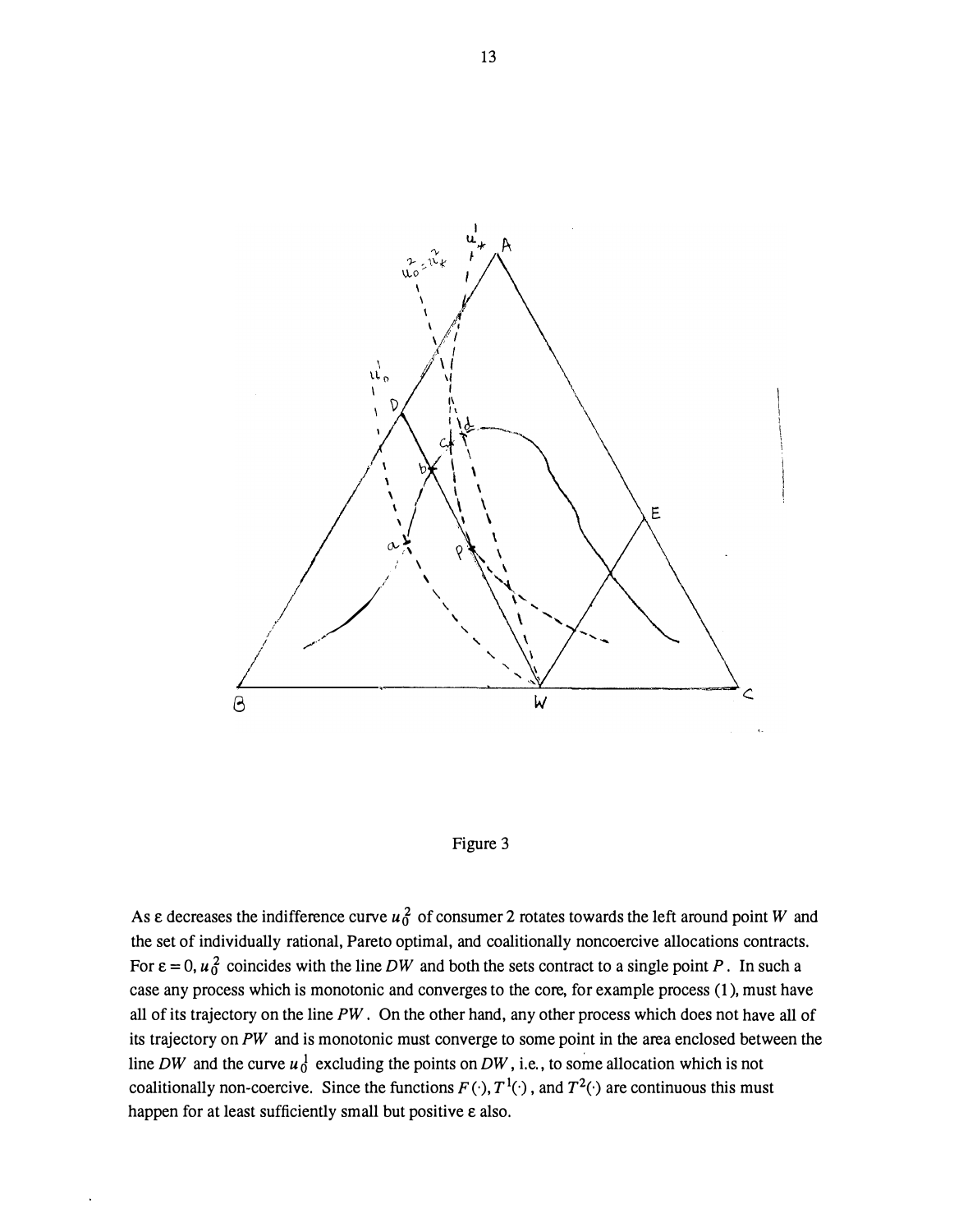This intuitively explains the theorem. We shall need the following lemma for a formal proof.

Lemma 3: Suppose the functions  $F(\cdot), T^1(\cdot)$  and  $T^2(\cdot)$  are such that the differential equation system (3) has a solution, and the process is balanced, monotonic, locally strongly incentive compatible and converges from the initial endowment to a Pareto optimal allocation. Then for the class of economics E

$$
T^{1}(\pi^{1}, \varepsilon) = \int_{1-\varepsilon}^{\pi^{1}} F(\delta, \varepsilon) d\delta
$$

and  $F(\pi^1, \varepsilon)$  is weakly increasing in  $\pi^1$  for all  $\pi^1 \in [1, +\infty)$  and  $0 \le \varepsilon < 1$ .

Proof: Since (3) has a solution, it has a unique continuous solution. By assumption the process converges from the initial endowment to a Pareto optimal allocation for each economy in  $E$ , therefore,  $\pi^1(t)$  must assume all values in the interval  $[1 - \varepsilon, \pi^1(0, w^1)]$  for each  $0 \le \varepsilon < 1$  and  $\pi^1(0,w^1) \geq 1$ . Further, we must have

$$
F(1 - \varepsilon, \varepsilon) = 0
$$
 for all  $\varepsilon$  such that  $0 \le \varepsilon < 1$ .

Since the process is strongly incentive compatible

$$
\frac{\partial}{\partial \theta} \left( (\pi^1 - \theta) F(\theta, \varepsilon) + T^1(\theta, \varepsilon) \right) \Big|_{\theta = \pi^1} = 0 \text{ for all } \pi^1 \in [1 - \varepsilon, +\infty) \text{ and } 0 \le \varepsilon < 1.
$$

That is

$$
-F(\pi^1, \varepsilon) + \frac{\partial T^1(\pi^1, \varepsilon)}{\partial \pi^1} = 0 \text{ for all } \pi^1 \in [1 - \varepsilon, +\infty) \text{ and } 0 \le \varepsilon < 1.
$$

This means

$$
T^1(\pi^1,\varepsilon) = \int_{1-\varepsilon}^{\pi^1} F(\delta,\varepsilon) d\delta + K \text{ for all } \pi^1 \in [1-\varepsilon, +\infty) \text{ and } 0 \le \varepsilon < 1.
$$

Since  $F(1 - \varepsilon, \varepsilon) = 0$  for all  $0 \le \varepsilon < 1$ , balancedness and monotonicity imply that  $T^1(1 - \varepsilon, \varepsilon) = 0$ . Therefore,  $K = 0$ . Hence

$$
T^{1}(\pi^{1}, \varepsilon) = \int_{1-\varepsilon}^{\pi^{1}} F(\delta, \varepsilon) d\delta \text{ for all } \pi^{1} \in [1, +\infty) \text{ and } 0 \le \varepsilon < 1.
$$

On the other hand, since the process is strongly incentive compatible

$$
T^1(\pi^1,\varepsilon) \geq (-\Delta(\pi^1)) \left( F(\pi^1 + \Delta(\pi^1)),\varepsilon \right) + T^1(\pi^1 + \Delta(\pi^1),\varepsilon)
$$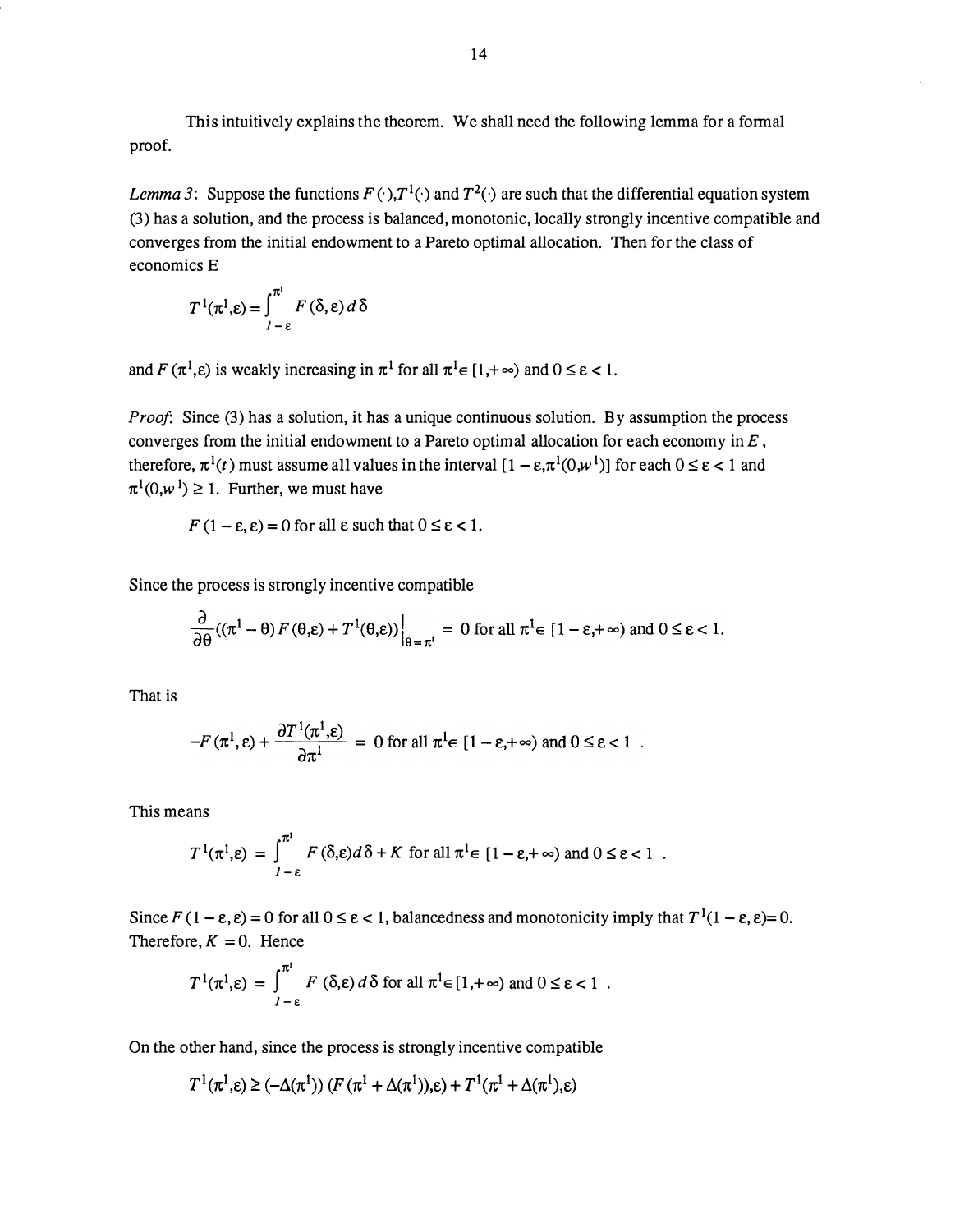and

$$
T^1(\pi^1 + \Delta(\pi^1), \varepsilon) \ge \Delta(\pi^1) F(\pi^1, \varepsilon) + T^1(\pi^1, \varepsilon)
$$

for all  $\pi^1, \pi^1 + \Delta(\pi^1) \in [1 - \varepsilon, +\infty)$  and  $0 \le \varepsilon < 1$ . Adding, we get

$$
\Delta(\pi^1)(F(\pi^1 + \Delta(\pi^1), \varepsilon) - F(\pi^1, \varepsilon) \ge 0 \text{ for all } \pi^1, \pi^1 + \Delta(\pi^1) \in [1 - \varepsilon, +\infty) \text{ and } 0 \le \varepsilon < 1
$$

Hence  $F(\pi^1,\varepsilon)$  is weakly increasing in  $\pi^1$  for all  $\pi^1 \in [1-\varepsilon,+\infty)$  and  $0 \leq \varepsilon < 1$ . This completes the lemma.

Proof of Theorem 2: From lemma 3 and the balancedness condition, it follows that for each economy in  $E$ ,

$$
y^{2}(t) = \pi^{1}(t) F (\pi^{1}(t), \varepsilon) - T^{1}(\pi^{1}(t), \varepsilon) - F(\pi^{1}(t), \varepsilon)
$$
  

$$
= (\pi^{1}(t) - 1) F (\pi^{1}(t), \varepsilon) - \int_{1-\varepsilon}^{\pi^{1}(t)} F(\delta, \varepsilon) d\delta \text{ for all } t \in [0, +\infty).
$$

Therefore,

 $\ddot{\phantom{a}}$ 

re,  
\n
$$
y^{2}(t) \begin{cases}\n>0 \text{ if } π^{1}(t) > 1 \text{ and } ε = 0 \\
= 0 \text{ if } π^{1}(t) = 1 \text{ and } ε = 0\n\end{cases}
$$

 $t \in [0, +\infty)$ . Therefore, if  $\varepsilon = 0$  and  $\pi^1(0) > 1$  then  $y^2(t) > w^2$  for all  $t \in [0, +\infty)$ . Since the functions  $F(\cdot), T^1(\cdot)$ , and  $T^2(\cdot)$  are continuous functions, there exists an  $\epsilon^*, 0 < \epsilon^* < 1$  such that  $y^2(t) > w^2$  for all  $t \in [0, +\infty)$ .

This proves that for any given utility function of consumer 1, there exists a utility function

$$
u^2(x,y^2) = \varepsilon^* x + y^2
$$

of consumer 2 such that process (3) converges to an allocation which is not coalitionally noncoercive. This completes the proof.

It may be noted that there does exist a process which has a unique continuous solution and which is balanced, monotonic, locally strongly incentive compatible, and which converges from the initial endowment  $(0, w^1, w^2)$  to a Pareto optimal allocation, namely

$$
\dot{x}(t) = \pi^{1}(t) + \pi^{2}(t) - 1
$$

$$
\dot{y}^i(t) = -\pi^i(t)\dot{x}(t) + \frac{1}{2}(\pi^1(t) + \pi^2(t) - 1)^2, i = 1, 2
$$
 and  $t \in [0, +\infty)$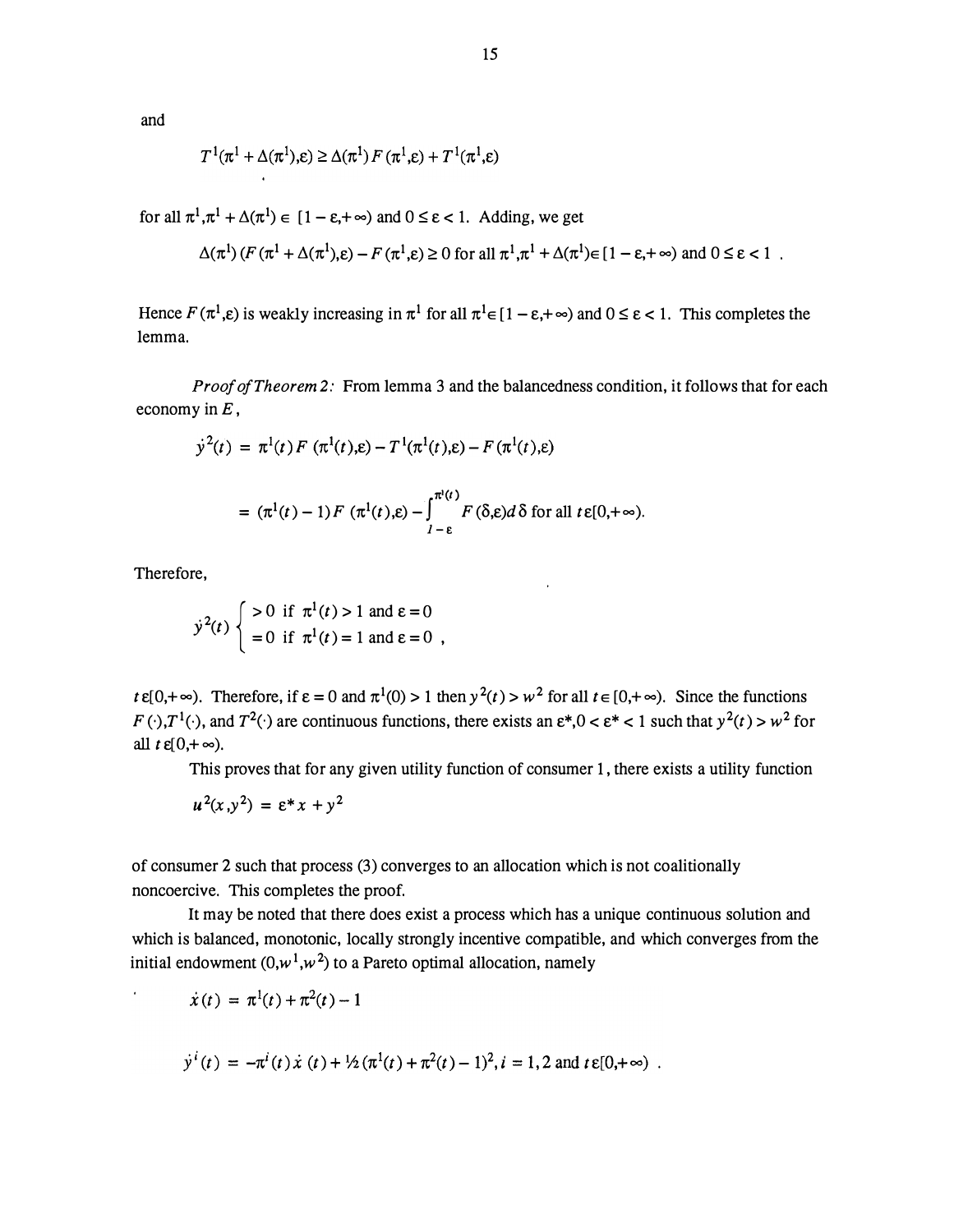$\frac{1}{2}$ 

 $\mathbf{r}$ 

See Roberts (1979), Fugigaki and Sato (1981), and Laffont and Maskin (1983).

Finally, note that the requirement that  $\pi^1(0,w^1) > 1$  is not essential for the above result to obtain if there are more than two consumers.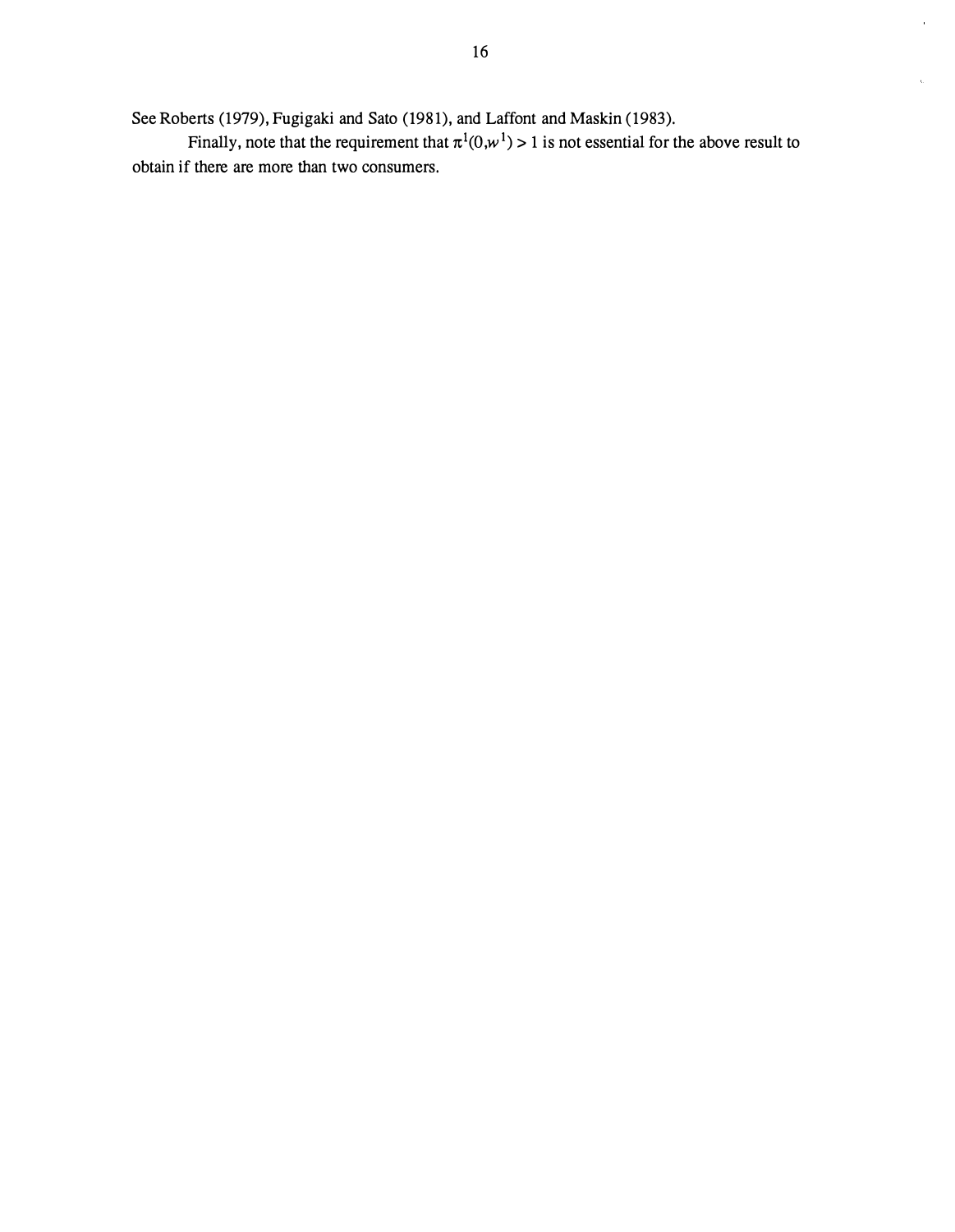#### REFERENCES

- Chander, P. (1983) : "Incentives and an alternate (dynamic) process for the allocation of public goods," Technical Report 8305 (May) , Indian Statistical Institute; cited in J. Roberts (1987) "Incentives, infonnation, and iterative planning" in: T. Groves, R. Radner and S. Reiter, eds., Information, Incentives, and Economic Mechanisms (Essays in Honor of Leonid Hurwicz), University of Minnesota Press, Minneapolis, pp. 349–374.
- Chander, P. (1987a) : " Cost-sharing local games in dynamic procedures for public goods," CORE Discussion Paper No. 8727 (June).
- Chander, P. (1987b): "Surplus-sharing rules and incentives in planning procedures for public goods," CORE Discussion Paper No. 8726 (June) .
- Coddington, E. A. and N. Levinson (1955): Theory of Ordinary Differential Equations, New York: McGraw Hill.
- Drèze J. and D. de la Vallée Poussin (1971): "A tatonnement process for public goods," Review of Economic Studies 37, pp. 133-150.
- Fugigaki, Y. and R. Sato (1981) : "Incentives in the generalized MDP procedure for the provision of public goods," Review of Economic Studies 48, pp. 473-486.
- Green, J. and J.-J. Laffont (1979): *Incentives in Public Decision Making*, Amsterdam: North Holland.
- Groves, T. and J. Ledyard (1977) : " Optimal allocation of public goods: a solution to the 'free rider' problem," Econometrica 48, pp. 1487-1506.
- Hurwicz, L. (1972): "On informationally decentralized systems," in R. Radner and C. B. McGuire, eds., Decision and Organization (volume in Honor of J. Marschak), Amsterdam: North Holland, pp. 297–336.
- Hurwicz, L. (1979): "Outcome functions yielding Walrasian and Lindahl allocations at Nash equilibrium points," Review of Economic Studies 46, pp. 217-225.
- Kolm, S. (1964): "Introduction à la théorie du rôle economique de l'état : Les fondements de l'économie publique," Paris: IFP.
- Laffont J.-J. and E. Maskin (1983): "A characterization of SLIIC planning procedures with public goods," Review of Economic Studies 50, pp. 171-186.